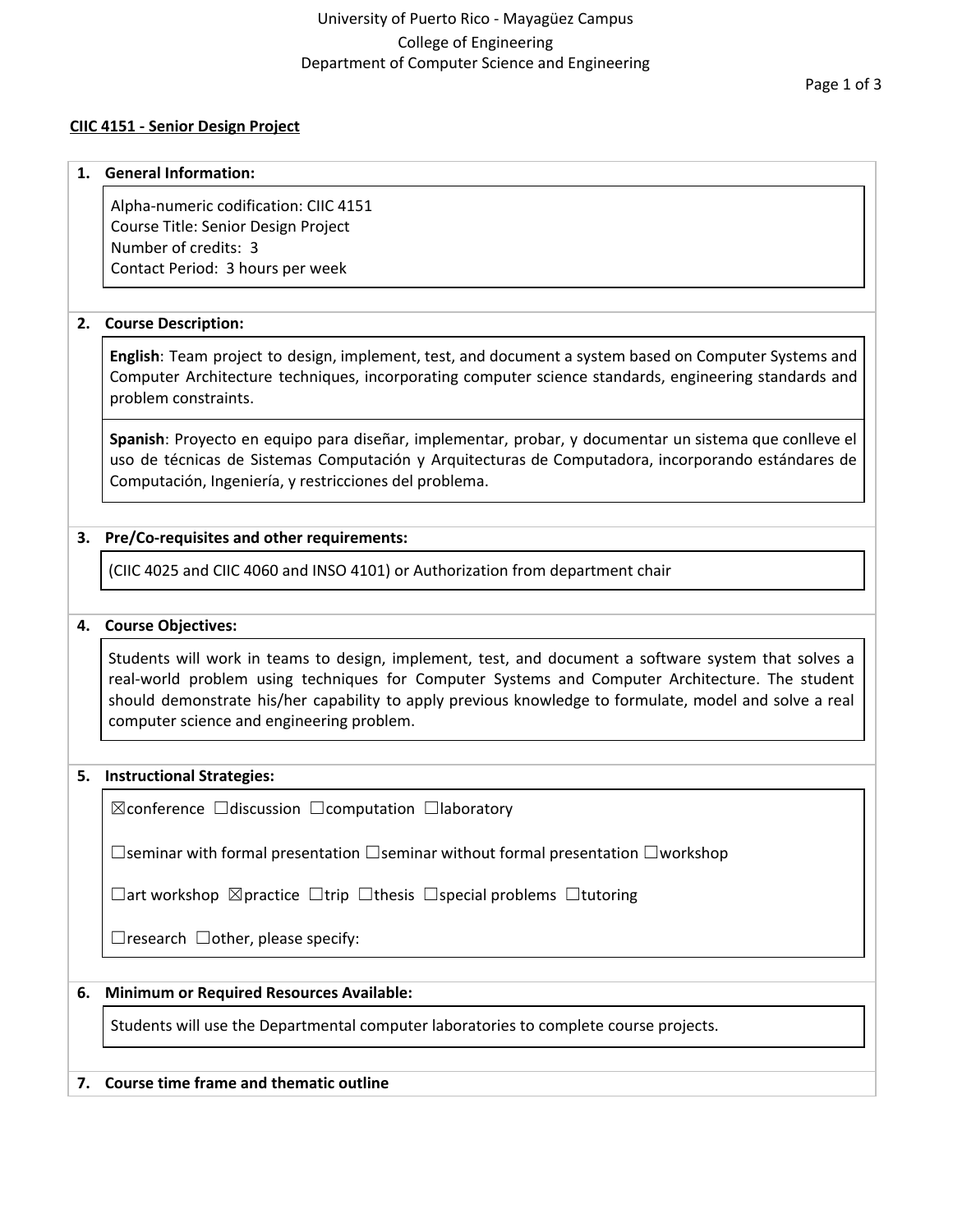| Outline                                                                                                                                                                                                                             | <b>Contact Hours</b> |
|-------------------------------------------------------------------------------------------------------------------------------------------------------------------------------------------------------------------------------------|----------------------|
| Introduction and project proposal preparation                                                                                                                                                                                       | 6                    |
| Seminars on topics such as: - Product specification -<br>Budgeting - Ethics - IDE Tools - Environmental and social<br>issues related to the Engineering Practice - Project<br>Management - Any other as the design projects dictate | 10                   |
| Design of software system and progress reports                                                                                                                                                                                      | 26                   |
| Oral presentation of project report                                                                                                                                                                                                 | 3                    |
| Total hours: (equivalent to contact period)                                                                                                                                                                                         | 45                   |

## **8. Grading System**

☒Quantifiable (letters) ☐ Not Quantifiable

## **9. Evaluation Strategies**

|                                                                   | Quantity | Percent |
|-------------------------------------------------------------------|----------|---------|
| <b>Exams</b>                                                      |          |         |
| $\Box$ Final Exam                                                 |          |         |
| $\square$ Short Quizzes                                           |          |         |
| $\boxtimes$ Oral Reports                                          | 1        | 30%     |
| $\Box$ Monographies                                               |          |         |
| $\Box$ Portfolio                                                  |          |         |
| $\boxtimes$ Projects                                              | 1        | 40%     |
| $\Box$ Journals                                                   |          |         |
| $\boxtimes$ Other, specify: Written<br>progress and final reports | $3 - 5$  | 30%     |
| <b>TOTAL:</b>                                                     |          | 100%    |

# **10. Bibliography:**

1. David Adamy, *Preparing and Delivering Effective Technical Presentations*, Artech House, 2000. [Classic Book] [Available at the Circulation Collection (T10.5 .A33 2000), UPRM General Library]